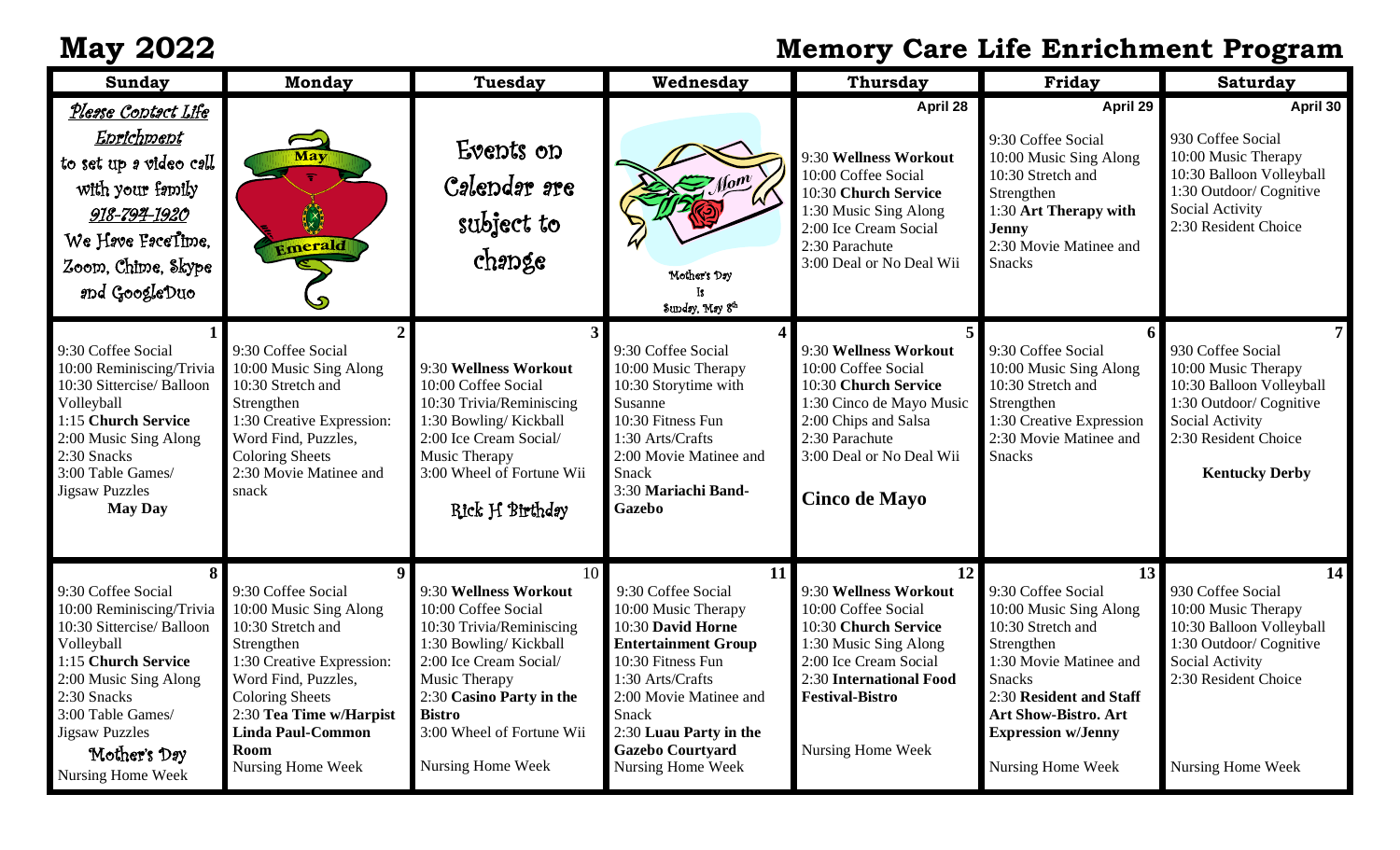## **May 2022 Memory Care Life Enrichment Program**

| <b>Sunday</b>                                                                                                                                                                                                | <b>Monday</b>                                                                                                                                                                                                                                  | <b>Tuesday</b>                                                                                                                                                                  | Wednesday                                                                                                                                                                         | <b>Thursday</b>                                                                                                                                                                                    | Friday                                                                                                                                                                    | <b>Saturday</b>                                                                                                                                                                            |
|--------------------------------------------------------------------------------------------------------------------------------------------------------------------------------------------------------------|------------------------------------------------------------------------------------------------------------------------------------------------------------------------------------------------------------------------------------------------|---------------------------------------------------------------------------------------------------------------------------------------------------------------------------------|-----------------------------------------------------------------------------------------------------------------------------------------------------------------------------------|----------------------------------------------------------------------------------------------------------------------------------------------------------------------------------------------------|---------------------------------------------------------------------------------------------------------------------------------------------------------------------------|--------------------------------------------------------------------------------------------------------------------------------------------------------------------------------------------|
| 15<br>9:30 Coffee Social<br>10:00 Reminiscing/Trivia<br>10:30 Sittercise/ Balloon<br>Volleyball<br>1:15 Church Service<br>2:00 Music Sing Along<br>2:30 Snacks<br>3:00 Table Games/<br><b>Jigsaw Puzzles</b> | <b>16</b><br>9:30 Coffee Social<br>10:00 Music Sing Along<br>10:30 Stretch and<br>Strengthen<br>1:30 Creative Expression:<br>Word Find, Puzzles,<br><b>Coloring Sheets</b><br>2:30 Movie Matinee and<br>snack                                  | 17<br>9:30 Wellness Workout<br>10:00 Coffee Social<br>10:30 Trivia/Reminiscing<br>1:30 Bowling/Kickball<br>2:00 Ice Cream Social/<br>Music Therapy<br>3:00 Wheel of Fortune Wii | 18<br>9:30 Coffee Social<br>10:00 Music Therapy<br>10:30 Storytime with<br>Susanne<br>10:30 Fitness Fun<br>1:30 Arts/Crafts<br>2:00 Barton and Long<br><b>Entertainment group</b> | 19<br>9:30 Wellness Workout<br>10:00 Coffee Social<br>10:30 Church Service<br>1:30 Music Sing Along<br>2:00 Ice Cream Social<br>2:30 Parachute<br>3:00 Deal or No Deal Wii                         | 20<br>9:30 Coffee Social<br>10:00 Music Sing Along<br>10:30 Stretch and<br>Strengthen<br>1:30 Creative Expression<br>2:30 Movie Matinee and<br><b>Snacks</b>              | 21<br>930 Coffee Social<br>10:00 Music Therapy<br>10:30 Balloon Volleyball<br>1:30 Outdoor/ Cognitive<br>Social Activity<br>2:30 Resident Choice<br>Linda D Birthday<br>Delores C Birthday |
| 22<br>9:30 Coffee Social<br>10:00 Reminiscing/Trivia<br>10:30 Sittercise/ Balloon<br>Volleyball<br>1:15 Church Service<br>2:00 Music Sing Along<br>2:30 Snacks<br>3:00 Table Games/<br><b>Jigsaw Puzzles</b> | 23<br>9:30 Coffee Social<br>10:00 8th Annual Running<br>of the Turtles<br>Music Sing Along<br>10:30 Stretch and<br>Strengthen<br>1:30 Creative Expression:<br>Word Find, Puzzles,<br><b>Coloring Sheets</b><br>2:30 Movie Matinee and<br>snack | 24<br>9:30 Wellness Workout<br>10:00 Coffee Social<br>10:30 Trivia/Reminiscing<br>1:30 Bowling/Kickball<br>2:00 Ice Cream Social/<br>Music Therapy<br>3:00 Wheel of Fortune Wii | 25<br>9:30 Coffee Social<br>10:00 Music Therapy<br>10:15 Catholic Mass<br>10:30 Fitness Fun<br>1:30 Arts/Crafts<br>2:00 Movie Matinee and<br>Snack                                | 26<br>9:30 Wellness Workout<br>10:00 Coffee Social<br>10:30 Church Service<br>1:30 Music Sing Along<br>2:00 Ice Cream Social<br>2:30 Parachute<br>3:00 Deal or No Deal Wii<br><b>Ascension Day</b> | 27<br>9:30 Coffee Social<br>10:00 Music Sing Along<br>10:30 Stretch and<br>Strengthen<br>1:30 Art Therapy with<br><b>Jenny</b><br>2:30 Movie Matinee and<br><b>Snacks</b> | 28<br>930 Coffee Social<br>10:00 Music Therapy<br>10:30 Balloon Volleyball<br>1:30 Outdoor/ Cognitive<br>Social Activity<br>2:30 Resident Choice                                           |
| 29<br>9:30 Coffee Social<br>10:00 Reminiscing/Trivia<br>10:30 Sittercise/ Balloon<br>Volleyball<br>1:15 Church Service<br>2:00 Music Sing Along                                                              | 30 <sup>°</sup><br>9:30 Coffee Social<br>10:00 Music Sing Along<br>10:30 Stretch and<br>Strengthen<br>1:30 Memorial Day<br><b>Activities</b>                                                                                                   | 31<br>9:30 Wellness Workout<br>10:00 Coffee Social<br>10:30 Trivia/Reminiscing<br>1:30 Bowling/Kickball<br>2:00 Ice Cream Social/<br>Music Therapy                              | <b>Happy Memorial Day</b>                                                                                                                                                         | Due to Covid-19<br>Virus restriction,<br>small group activities<br>hrve reinstated with                                                                                                            |                                                                                                                                                                           | Outdoor Patio Time<br>will be offered<br>when the weather<br>permits<br>************<br>************                                                                                       |
| 2:30 Snacks<br>3:00 Table Games/<br><b>Jigsaw Puzzles</b>                                                                                                                                                    | 2:30 Movie Matinee and<br>snack<br>Memorial Day                                                                                                                                                                                                | 3:00 Wheel of Fortune Wii                                                                                                                                                       |                                                                                                                                                                                   | social distancing and<br>mask guidelines                                                                                                                                                           |                                                                                                                                                                           | 1.1 Activities will be<br>offered to Residents                                                                                                                                             |